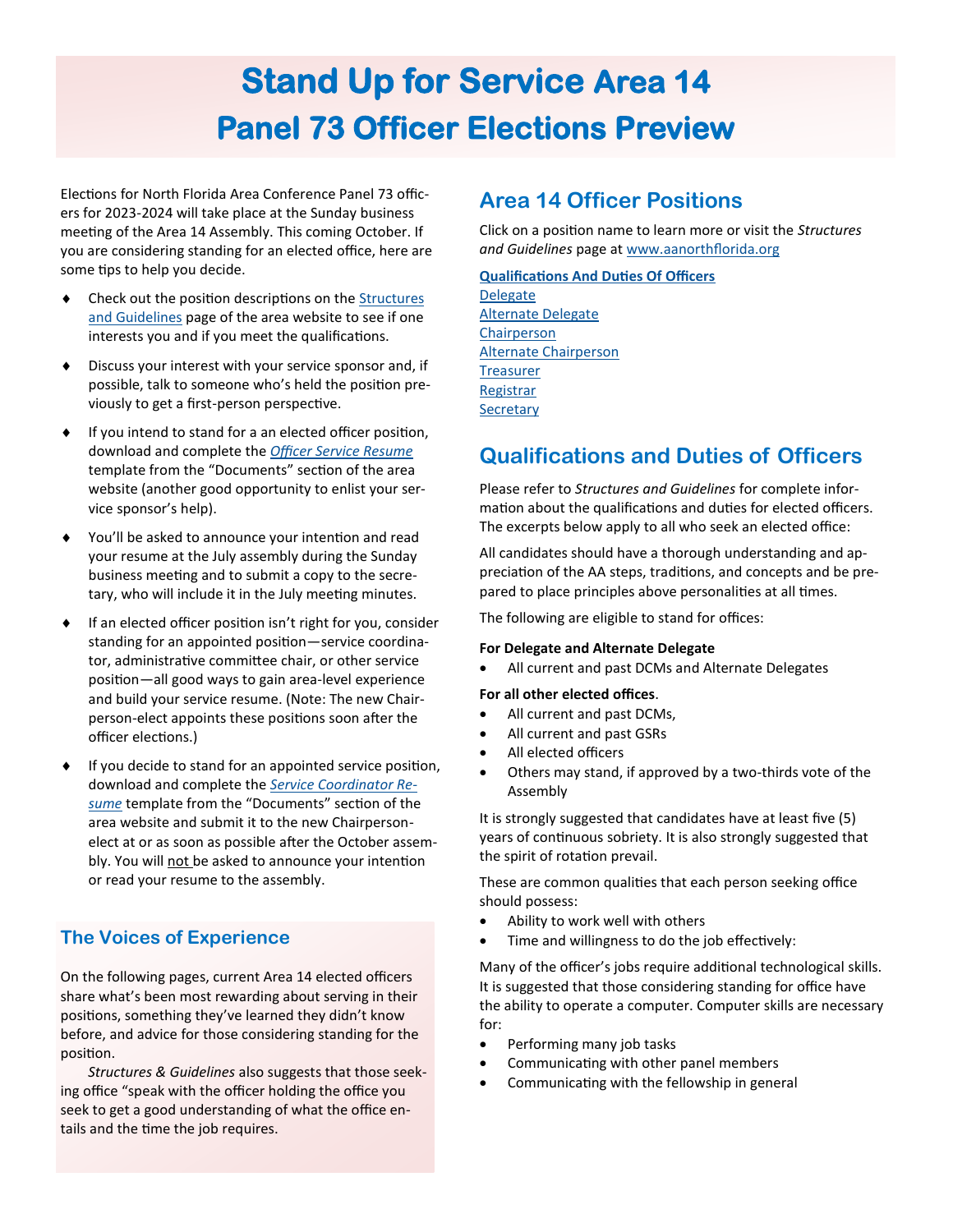# **Delegate**

Ruth R

#### **What has been most rewarding about serving as Delegate?**

Being a servant leader for Area 14 has given me the opportunity to make the acquaintance of and subsequent friendships with so many people whom I didn't know prior to serving at the area level.

I know I will carry many of these relationships with me for years to come. My life has been enhanced beyond measure because of these new friends who have broadened my horizons in so many ways—but especially by helping me to carry the message of Alcoholics Anonymous to the still suffering all over Florida, the United States, Canada, and beyond.

I wake up every day knowing that I am doing my small part in helping to ensure that AA will be here for many, many years to come.

#### **What have you learned that you didn't know before?**

I've learned that it's important to look beyond the number of years someone has (or hasn't) been in general service, or the quantity of sobriety one has (or doesn't have) so that we can hear the new ideas that a fresh perspective brings us.

If we want our area, and indeed our entire fellowship, to continue to grow, we must change with the times and population to ensure that all feel welcome—both now and in the future. Who better to help us in that regard than our younger, newer, and more diverse members?

**What would you say to someone considering standing for the position?** If you are considering standing for the position of delegate, and you are qualified to do so, you should stand.

If elected, be real—be you! Be willing to learn. Be open to doing things differently than they've been done previously. Think outside the box. Go with your gut feeling.

Many other trusted servants may not appreciate it at the time, but future generations of members in Area 14 will be grateful for the guidance you've provided—even though they'll never know it was you who paved the way for the changes that helped them fall in love with general service.

You can make a difference. But it all starts with going to the microphone and declaring your intention to stand.

### **Alternate Delegate** Mary A

**What has been most rewarding about serving as Alternate Delegate?** I quite simply love general service. Alternate Delegate has been especially exciting being so close to the Delegate and the immediate contact with the General Service Conference. Hearing the voices of the members from all over the area and having the privilege to be entrusted with carrying that message.

**What is something you've learned that you didn't know before?** The responsibilities of the Alternate Delegate in Area 14 include serving on the Joint Advisory Committee for the Florida State Conventions. This was very far outside my wheelhouse, especially in the role of Treasurer. The commitment that the members who dedicate themselves to the years of work that go into providing the membership with these amazing fellowship opportunities is astounding.

**What would you say to someone considering standing for the position?** Do your homework and give prayerful consideration to all that may be asked of you. Have a good working knowledge of the traditions and concepts. Understand how the General Service Conference works. A service sponsor who has traversed the roles of area service is a huge asset.

Be aware that you may be asked to step into the position of Delegate at any time, be mindful of the commitment that deserves. Having served as a service coordinator or other position at the area is of enormous value in becoming comfortable with how the area operates, this can be very different from the group or even the district. Be ready to grow spiritually and enjoy the ride!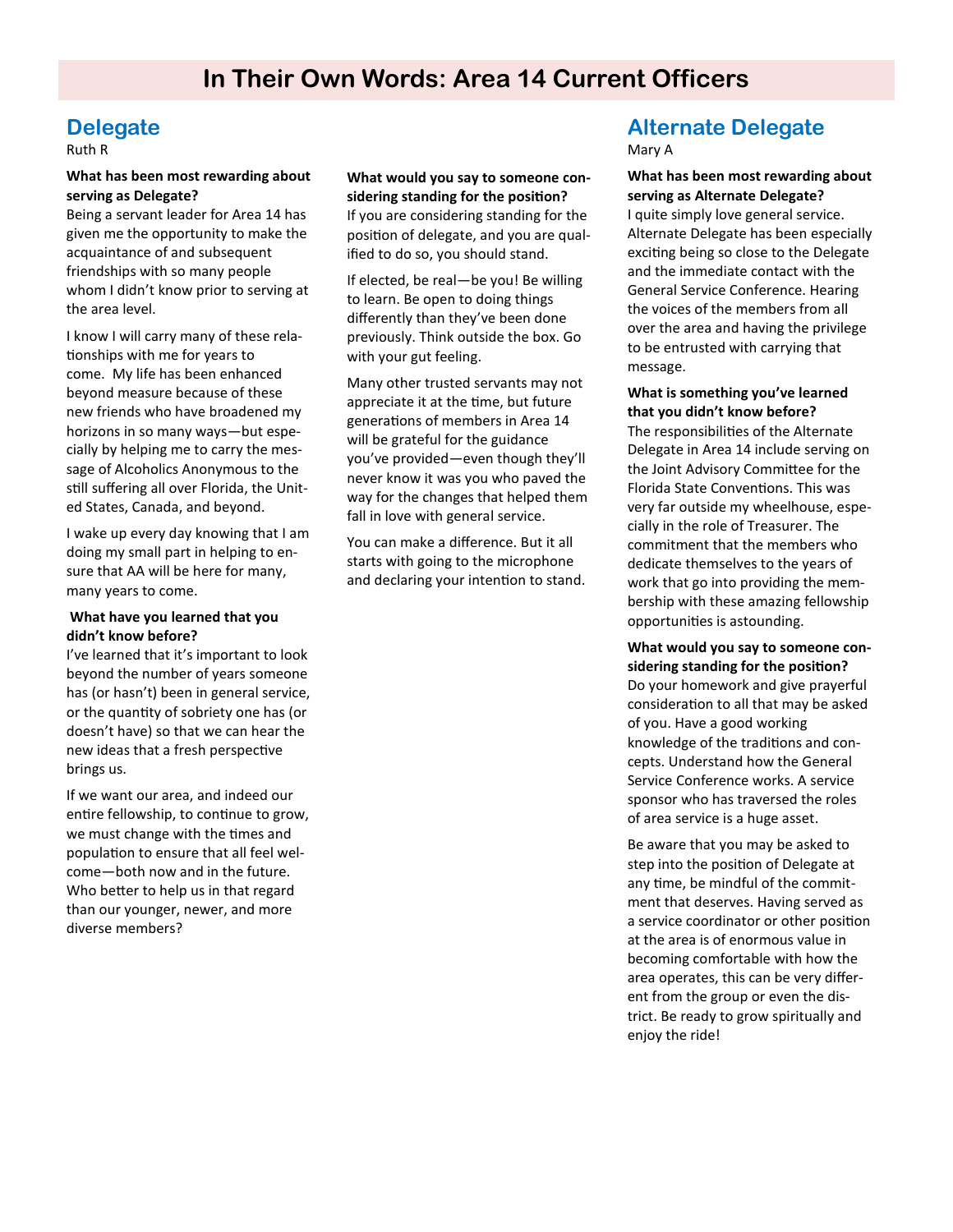# **In Their Own Words: Area 14 Current Officers**

### **Chairperson**

Lori P

#### **What has been most rewarding about serving as Chairperson?**

The most rewarding part of my job is seeing our fellowship work together toward our primary purpose— helping the alcoholic who still suffers. I see this through service participation at the group, district, area, and national levels.

In the past few years, I've seen this not only in person, but also through virtual channels. I appreciate that our area has not been afraid to embrace change as difficult as it may have seemed at times.

#### **What is something you've learned that you didn't know before?**

That many times it's not as easy to make a decision as I would have thought it would be. Careful and thoughtful consideration is needed always.

#### **What would you say to someone considering standing for the position?** Know the literature. Our *Structures and*

*Guidelines* along with *Advisory Actions* provide a wealth of history of our Area and why we do the things the way we do them.

Listen intently to suggestions, then make a decision. Read Bill's "Essay on Leadership"—and use it. Ever remembering that our trusted servants work for the body.

## **Alternate Chairperson**

Terri-Lynn S

#### **What has been most rewarding about serving as Alternate Chairperson ?**

Interacting with the body in terms of asking them to help the area as well as being available to help them with any issues with the hotel. Asking people to volunteer has allowed me to educate and convince districts about the types of service and the value of area service.

Also, I have loved being able to present topics at the GSR Workshop at area assembly and to inform the GSRs about the details of working at the area level. It was rewarding to receive compliments on my presentations.

#### **What have you've learned that you didn't know before?**

One of the main duties of the Alternate Chair is to be the first voice GSRs hear when attending assembly at the GSR Orientation meeting and to provide topics at the GSR Workshop.

Another main duty is serving as Chair for the Site and Agenda Administrative Committee. During this time, I completed the assembly hotel bid process three times, compiling all of the data from the hotels and presenting it to the committee so the voting members could make an informed decision on which assembly host hotel to recommend to the body.

#### **What would you say to someone considering standing for the position?**

Be prepared to perform many tasks as the Alternate Chairperson. The list is long, but briefly include collaborating with the Area 14 Chairperson to make the assembly agenda, preparing the event orders for the hotel, a very detailed oriented task, and asking districts to volunteer for host district responsibilities for each assembly.

### **Treasurer**

Richard C

#### **What has been most rewarding about serving as Treasurer?**

The continual opportunity to give back to a wonderful fellowship. And the ability to remember to stay teachable.

Plus, a great lesson that the money contributed isn't mine and how it's spent isn't up to me to say.

#### **What have you've learned that you didn't know before?**

That the position has more to it than meets the eye.

#### **What would you say to someone considering standing for the position?**

If you don't have financial experience, it will be hard in the beginning, but not impossible provided you ask for help from those before you. And remember to have fun.